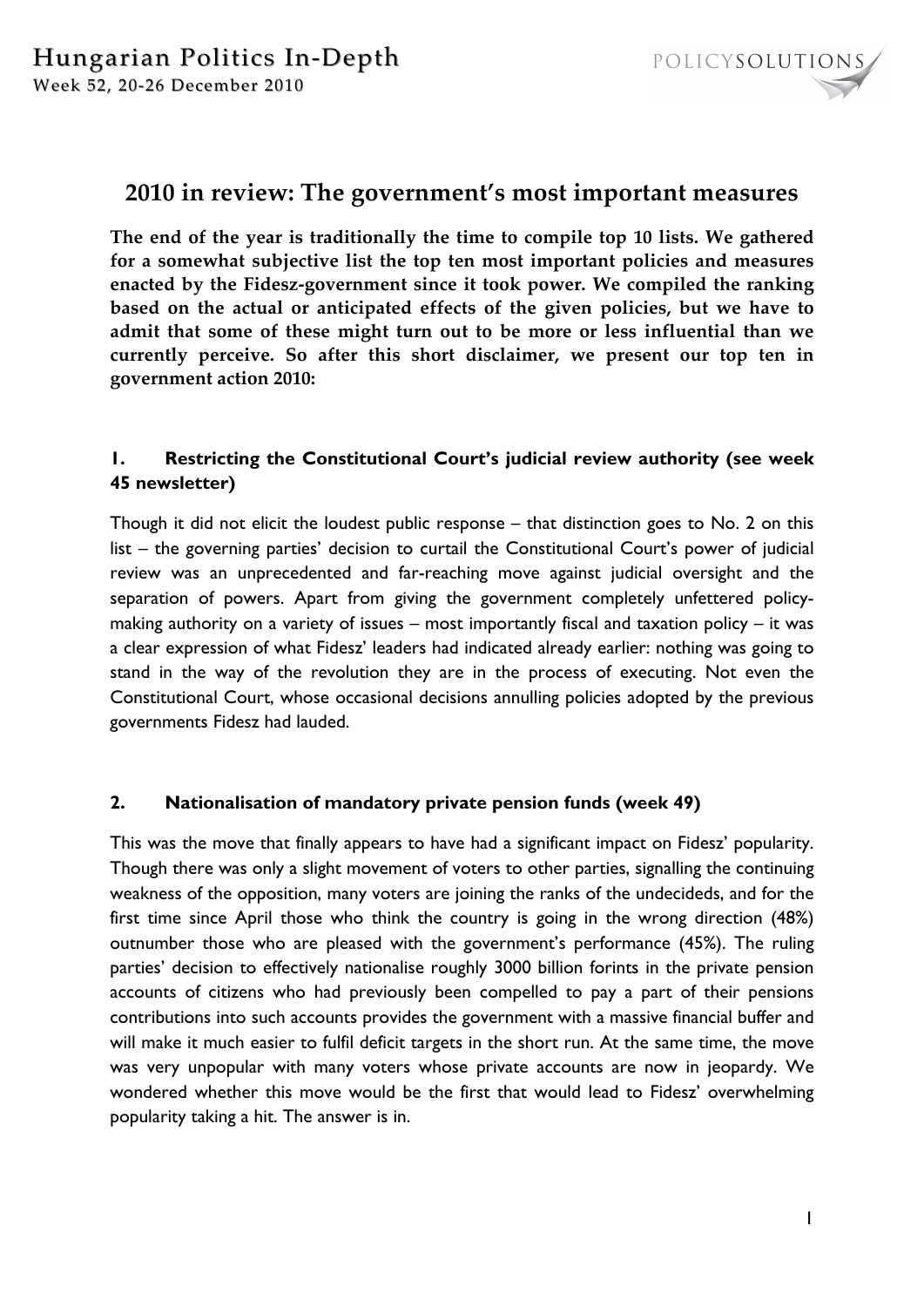

# **3. State Audit Office, Fiscal Council, etc. - rendering independent oversight ineffectual (week 38)**

The prevailing conviction in Fidesz is that the past twenty years have completely failed to eradicate the communist old boys network in the state apparatus and those public institutions outside the government's immediate control. As a result, the thinking in government circles goes, independent oversight of the government is impossible, for independent is in reality merely a code word for those opposed to Fidesz. Correspondingly, Fidesz' view is that it has no choice but to place party loyalists at the helm of those independent institutions that are meant to monitor the government and highlight its failings and transgressions. It has appointed a loyal cadre to lead the State Audit Office, it has practically destroyed the Fiscal Council (whose establishment it had strongly advocated) and wants loyalists to occupy the ruins, etc. We can't assess the empirical claim (i.e. that all independent oversight is automatically biased against Fidesz), but we do not subscribe to the notion that independent oversight is altogether impossible or necessarily bad for the government – not even in Hungary is that the case.

## **4. A media law with lots of possibilities – some very menacing (week 48)**

Reading recent commentaries regarding the media law in the fiercely pro-government daily Magyar Hírlap even Fidesz-loyalists might have been tempted to think that misgivings about the law are in order. Both, the paper's editor-in-chief and one of its leading columnists argued that the law poses a serious threat to the freedom of the press. Getting a critical reaction from Magyar Hírlap to a Fidesz' policy takes quite a bit. The main complaint currently is that the Media Council, completely composed of Fidesz-nominated members, can levy vast fines up to 25 million HUF. Moreover, some of the provisions that might serve as a basis for penalties are so vague that they give the Media Council considerable latitude. At the very least, this threat will result in self-censorship, that is journalists and editors will weigh carefully what they can publish to avoid fines that can cripple the entire publication. At the unlikely worst, the law could result in effective censorship.

## **5. The tax package**

Much of Fidesz' money collection frenzy (points 2 and 6) and some of the latter's auxiliary effects (points 1, 3 and 7) are inspired by the need to fiscally balance the package of massive tax cuts. This is Fidesz' hallmark measure: in opposition, the party had relentlessly preached the doctrine of lower taxes and soon upon taking over government it delivered: among other tax cuts (e.g. corporate taxes go from 19% to 10%), income taxes for will drop to a flat ca. 20% of gross salaries already next year, and will then be lowered to 16% by 2012. This delivery is slightly more delayed than initially promised, but nevertheless: on the whole, Fidesz' kept this crucial promise. For many, however, the tax cut will be a tax hike, as those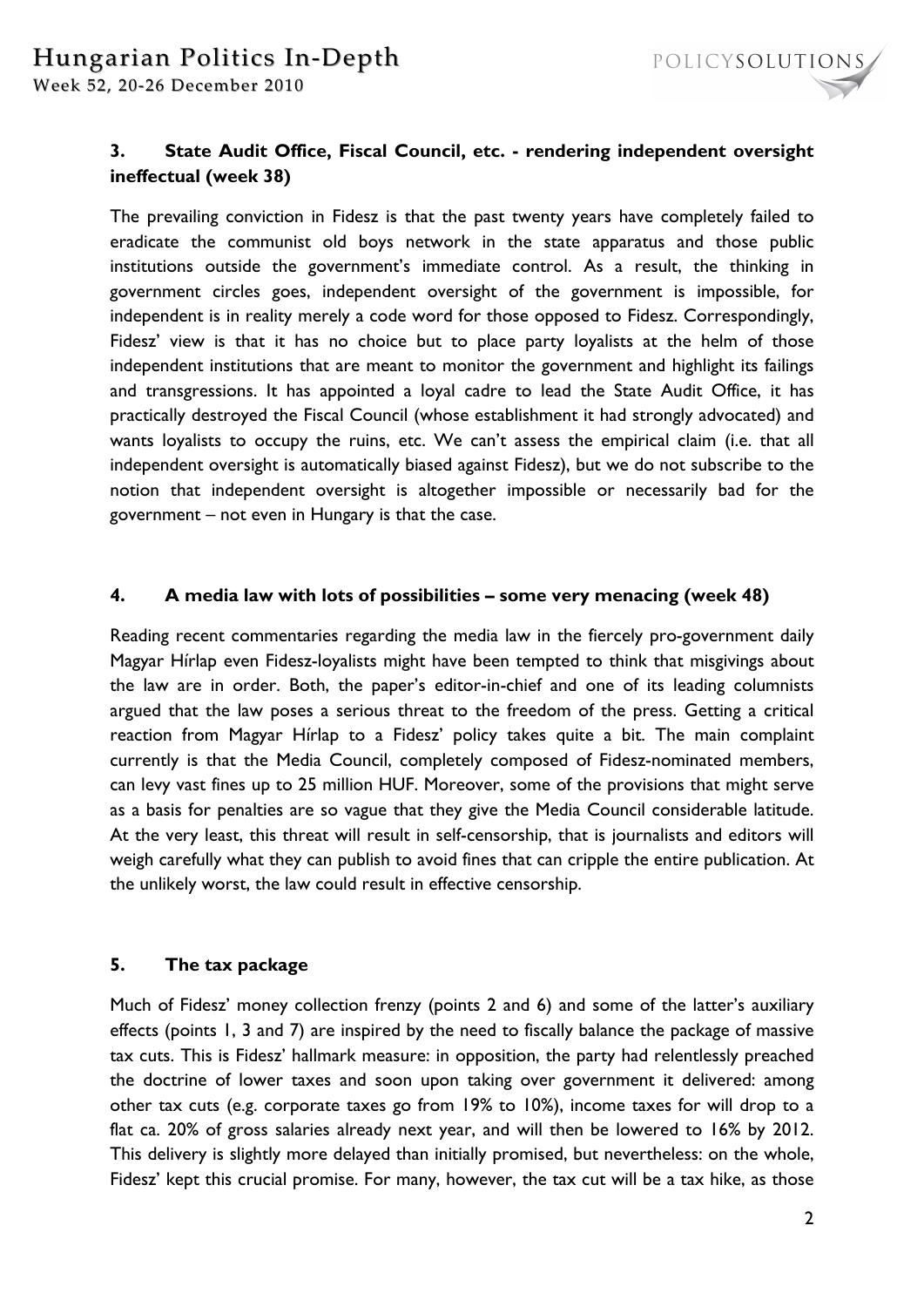on minimum wage will have to pay taxes for the first time and at lower income levels the flat tax either has no effect or an adverse effect on net income. The government hopes that the higher disposable income of the medium and top earners will help jumpstart growth and employment.

## **6. Robin Hood taxes (week 43)**

"Consistency is the hobgoblin of small minds", Fidesz must have thought when it decided to take a huge cut of the largely foreign owned telecommunications, retail and energy sectors' income. The tax followed an already significant extra levy on banks. Previously, Fidesz had decried a more modest Robin Hood tax imposed by the preceding government. Corporations in these markets will have to pay windfall taxes of about 160 billion forints annually for what was initially announced to be three years. Since then, someone noticed the small print and pointed out that the period may be extended. As we noted, trying to balance the budget on the backs of MNCs is a suave move politically, but a tax of such proportions can't be sustained for long.

## **7. So long, IMF, and thanks for all the dough**

In what was a gutsy move (though we do not necessarily mean this as a compliment), the government sent the IMF delegation packing in spite of the potential risks, noting that it has no need for further loans from the international financial institution. For a brief period, Orbán was hailed by some of the left-wing international press as a hero for standing up to the Monetary Fund. The question is, of course, whether we really don't and won't need the IMF. Thanks to points 2 and 6, it looks as if it won't be necessary in the short run. Let's hope Fidesz' move with regard to the IMF was prescient rather than just gutsy.

## **8. Retroactive 98% tax on severance payments for public employees**

Fidesz had long held that the previous government spent too much money on its employees and that it abused the system of severances and bonuses to rewards its minions. To underline the former, it imposed an income cap of HUF 2 million per month on all employees in public service. The problem still remained that those who had already received excessive severances would be unaffected by this limit. But that is a problem only if you can't make a cap or tax retroactive and thus Fidesz passed a law imposing a 98% penalty tax on all severances over two million for public service employees who had worked for the state less than 20 years. After a back and forth, the government raised the cap on severance to HUF 4 million, but it extended the retroactive effect all the way to 2005. The Constitutional Court cried foul but – well, see point 1.